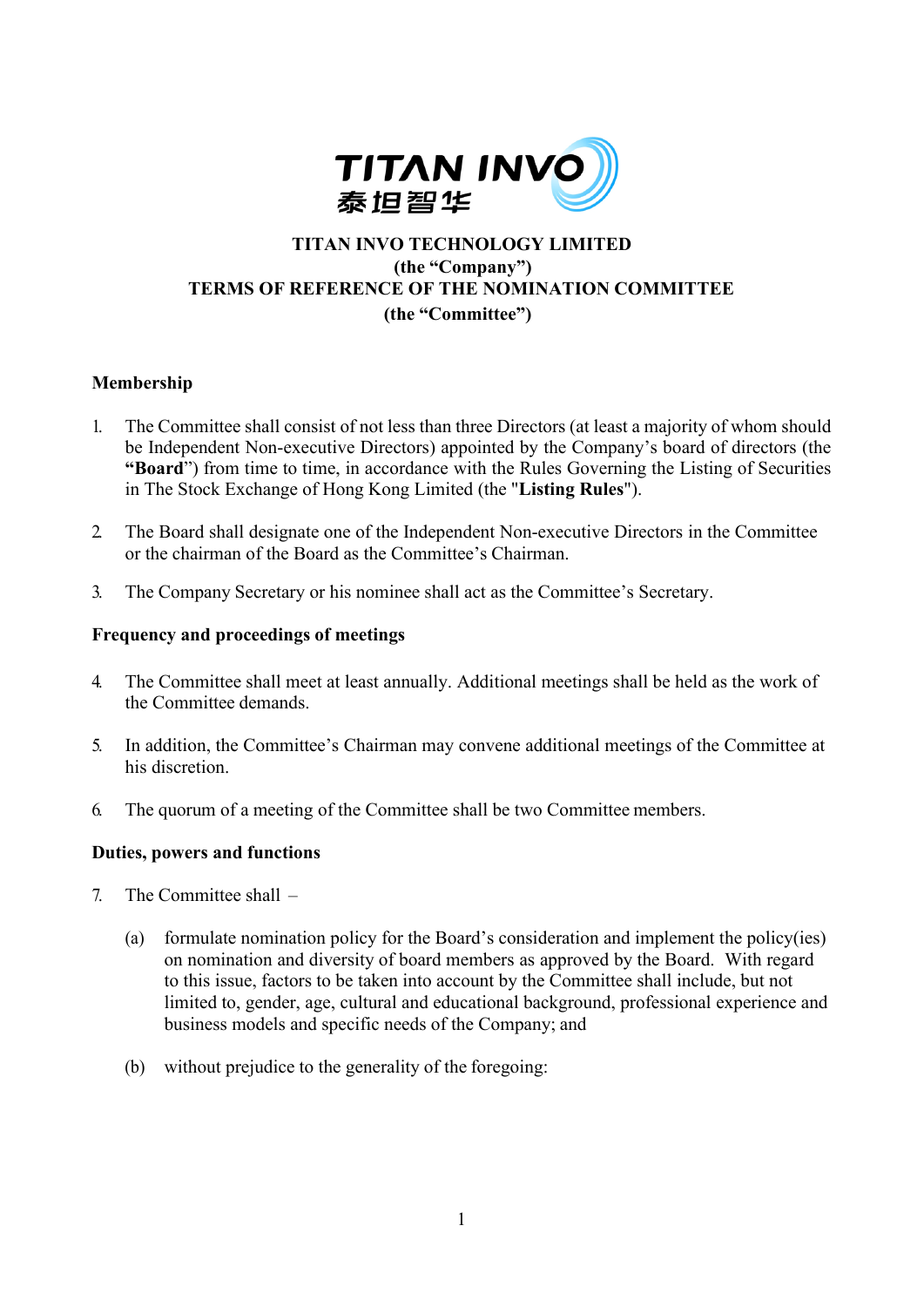- (i) review the structure, size and composition (including the skills, knowledge, experience and length of service) of the Board at least annually; and make recommendations on any proposed changes to the Board to implement the Company's corporate strategy;
- (ii) consider the selection criteria of the candidates for Directors, and develop procedures for the sourcing and selection of candidates to stand for election by the Company's shareholders (the **"Shareholders**");
- (iii) identify and nominate candidates to the Board, for it to recommend to Shareholders for election. Sufficient biographical details of the nominated candidates shall be provided to the Board and Shareholders to enable them to make an informed decision;
- (iv) consider the skills mix required of the candidates for Directors, and make recommendations to the Board;
- (v) identify and nominate candidates to fill casual vacancies of Directors for the Board's approval;
- (vi) assess the independence of Independent Non-executive Directors and review the Independent Non-executive Directors' annual confirmations on their independence; and make disclosure of its review results in the corporate governance report;
- (vii) regularly review the time required by a Director to perform his responsibilities;
- (viii) make recommendations to the Board on relevant matters relating to the appointment or re-appointment of Directors, and the succession planning for Directors, in particular the Chairman and the Chief Executive, as well as the senior management;
- (ix) do any such things to enable the Committee to discharge its powers and functions conferred on it by the Board; and
- (x) conform to any requirements, directions, and regulations that may from time to time be prescribed by the Board or contained in the Company's constitution or imposed by legislation.
- 8. In carrying out the responsibilities, the Committee should give adequate consideration to the principles as set out under paragraphs A.3 and A.4 of Appendix 14 (Corporate Governance Code and Corporate Governance Report) of the Listing Rules.
- 9. The Committee shall be provided with sufficient resources to enable it to perform its functions, including the resources for seeking independent professional advice at the Company's expense.
- 10. The Chairman of the Committee should attend, or in his/her absence, another member of the Committee or failing this his/her duly appointed delegate, should attend the annual general meeting to answer the questions from shareholders according to the invitation from the chairman of the Board.